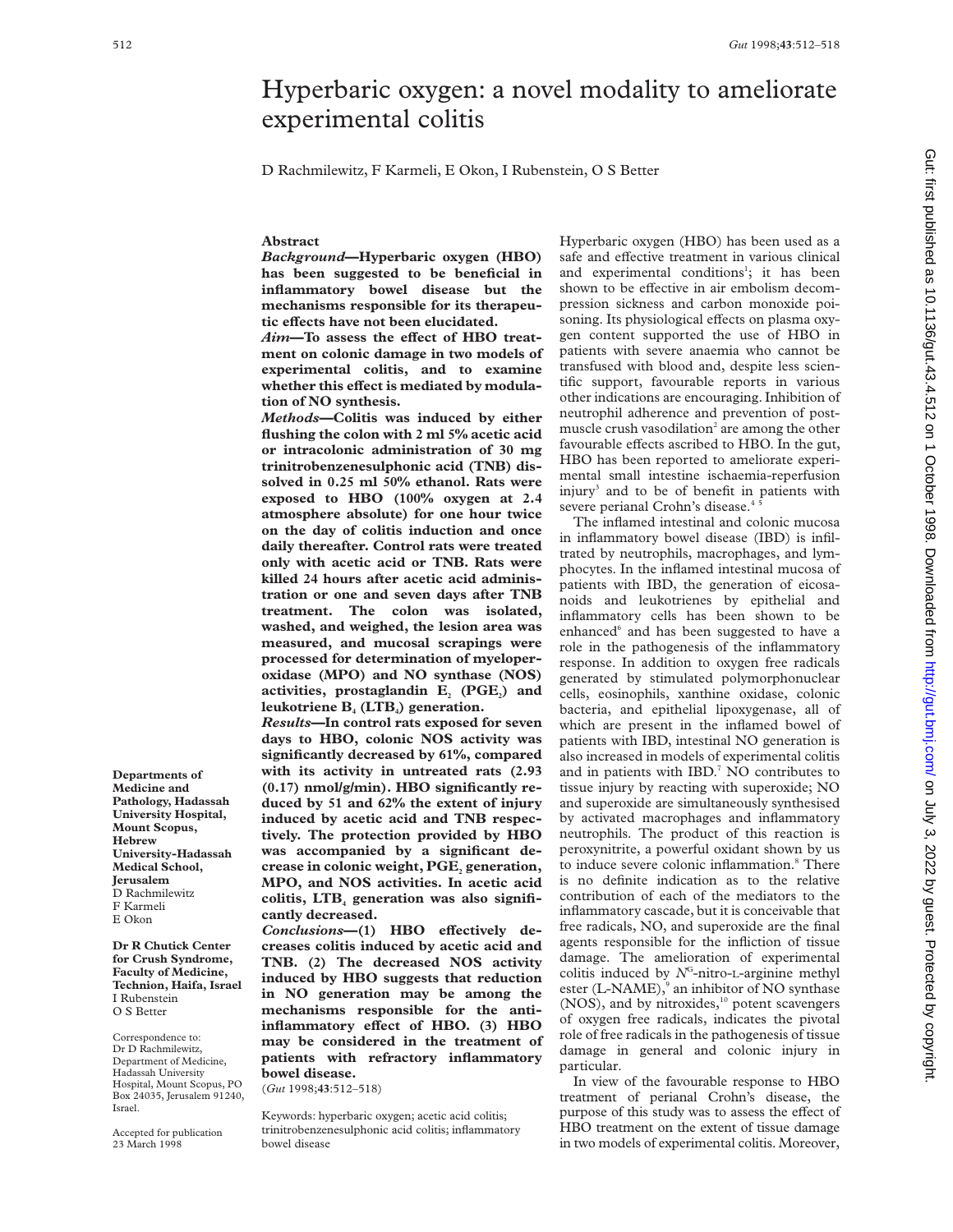since hyperbaric oxygenation has been shown to reduce transcription of the NOS gene and peroxynitrite synthesis of mouse peritoneal  $macrophages$ , $^{11}$  we tested its effects on the inflammatory mediators and NOS activity in experimental colitis induced by acetic acid and trinitrobenzenesulphonic acid (TNB).

#### **Materials and Methods**

L-Arginine, L-citrulline, L-NAME, NADPH, dithiothreitol, phenylmethanesulphonyl fluoride, EDTA, and EGTA were purchased from Sigma Chemical Co. (St Louis, Missouri, USA), Dowex AG50W-X8 (sodium form, 100–200 mesh) and Tris base (electrophoresis grade) from Bio-Rad Laboratories (Richmond, California, USA), and aquasol-2 from DuPont/ NEN Research Products (Bad Hamburg, Germany).

#### ANIMALS

Male Sprague-Dawley rats, weighing 200–250 g and fed ad libitum, were used in all studies.

#### ACETIC ACID INDUCED COLITIS

Acetic acid colitis was induced under light anaesthesia. A midline abdominal incision was made and the colon isolated; 2 ml 5% acetic acid was injected into the lumen of the colon at its proximal part through a 25 gauge needle followed by 3 ml air, which cleared most of the acetic acid from the colon. The midline incision was closed. After 24 hours the rats were killed and their colons removed.

#### TNB INDUCED COLITIS

Colitis was induced under light anaesthesia by a single intracolonic administration of 0.25 ml 50% ethanol containing 30 mg TNB. The solution was introduced via a catheter of 0.3 mm outer diameter placed 7 cm from the anus. The rats were killed 24 hours or seven days after induction of colonic injury and their colons removed. These time intervals represent the acute and chronic responses to TNB.

#### HBO TREATMENT

The effects of HBO therapy (100% oxygen at 2.4 atmosphere absolute (ATA)) were studied in rats in which colitis had been induced and in control rats. The transparent HBO chamber used is identical with that used by Tibbles and  $E$ delsberg<sup>1</sup> and is large enough to admit an adult person. Both experimental and control rats were placed in this large chamber in the original cages (five rats per cage). Ten rats were exposed in each treatment. Rats were exposed to HBO for one hour twice at six hour intervals on the day of colitis induction and once daily thereafter until they were killed. All rats were killed by cervical dislocation. The colons were isolated and a 10 cm segment of the distal colon proximal to the anus was resected, its lumen rinsed with ice cold saline and weighed. Mucosal damage in the 10 cm distal segment was measured macroscopically by two blinded observers using a stereomicroscope and scored by multiplying the length (mm) and width (mm) of each lesion. For each rat the total score was determined by summing the ulcer

scores (mm<sup>2</sup>). Interobserver variation was 7%. Tissue samples were obtained for histological analysis and the remaining mucosa was scraped and processed for determination of eicosanoid generation and myeloperoxidase (MPO) and NOS activities.

## DETERMINATION OF NOS ACTIVITY

NOS activity was monitored by measuring the conversion of L-[3 H]arginine into citrulline as described by Bush *et al*. <sup>12</sup> Mucosal scrapings (100 mg) were homogenised for 30 seconds at 4°C with a Polytron (Kinematica GmbH, Kriens-Luzern, Switzerland) in 0.9 ml ice cold 50 mmol/l Tris/HCl (pH 7.4) containing 0.1 mmol/l EDTA, 0.1 mmol/l EGTA, 0.5 mmol/l dithiothreitol, and 1 mmol/l phenylmethanesulphonyl fluoride. Homogenates were centrifuged at 20 000  $g$  for 60 minutes at  $4^{\circ}$ C and the supernatant was used as the source of NOS. Enzymic reactions were conducted at 37°C in 50 mmol/l Tris/HCl (pH 7.4) containing 100 µmol/l L-arginine, 100 µmol/l NADPH, 2 mmol/l  $CaCl<sub>2</sub>$ , 0.2–0.4 mg supernatant proteins, and about 200 000 dpm L-[2,3,4,5- 3 H]arginine hydrochloride (77 Ci/mmol; Amersham International, Amersham, Bucks, UK) to a final volume of 100 µl. Enzyme reactions were also carried out in the absence of  $Ca^{2+}$  and in the presence of EGTA 1 mmol/l. Reactions were terminated by the addition of 2.0 ml ice cold stop buffer (20 mmol/l sodium acetate (pH 5.5), 1 mmol/l L-citrulline, 2 mmol/l EDTA, and 0.2 mmol/l EGTA). Citrulline concentration was determined by applying the samples (2.0 ml) prepared as described above to columns (1 cm diameter) containing 1 ml Dowex AG50W-X8 (sodium form), which had been pre-equilibrated with stop buffer. Columns were eluted with  $4 \times 1.0$  ml water collected into scintillation vials. Opti-fluor (10 ml; Packard, Meridien, Connecticut, USA) was added to each vial and samples were counted in a Packard Tri-Carb liquid scintillation spectrometer (Amana, Iowa, USA). Citrulline was recovered in the first 4.0 ml of the Dowex column eluate to the extent of 96 (2)%.

## DETERMINATION OF MPO ACTIVITY

Colonic mucosal scrapings (200 mg) were homogenised  $(3 \times 30$  seconds) at 4°C in a Polytron in 1.0 ml ice cold 0.5% hexadecyltrimethylammonium bromide in 50 mmol/l phosphate buffer (pH  $6.0$ ). The Polytron probe was rinsed twice with 1.0 ml of the buffer and the washings were added to the homogenate. The homogenate was then sonicated for 10 seconds, freeze-thawed three times, and centrifuged for 15 minutes at 40 000 *g*. An aliquot of the supernatant was taken for determination of enzyme activity as described by Bradley et al.<sup>13</sup>

## DETERMINATION OF EICOSANOID GENERATION

A 150 mg sample of mucosa was placed in a preweighed tube containing 1.0 ml phosphate buffer (50 mmol/l, pH 7.4). The mucosa was minced with scissors and centrifuged in an Eppendorf centrifuge (Hamburg, Germany) for 10 seconds. The pellet was resuspended in 1.0 ml of the above buffer and incubated for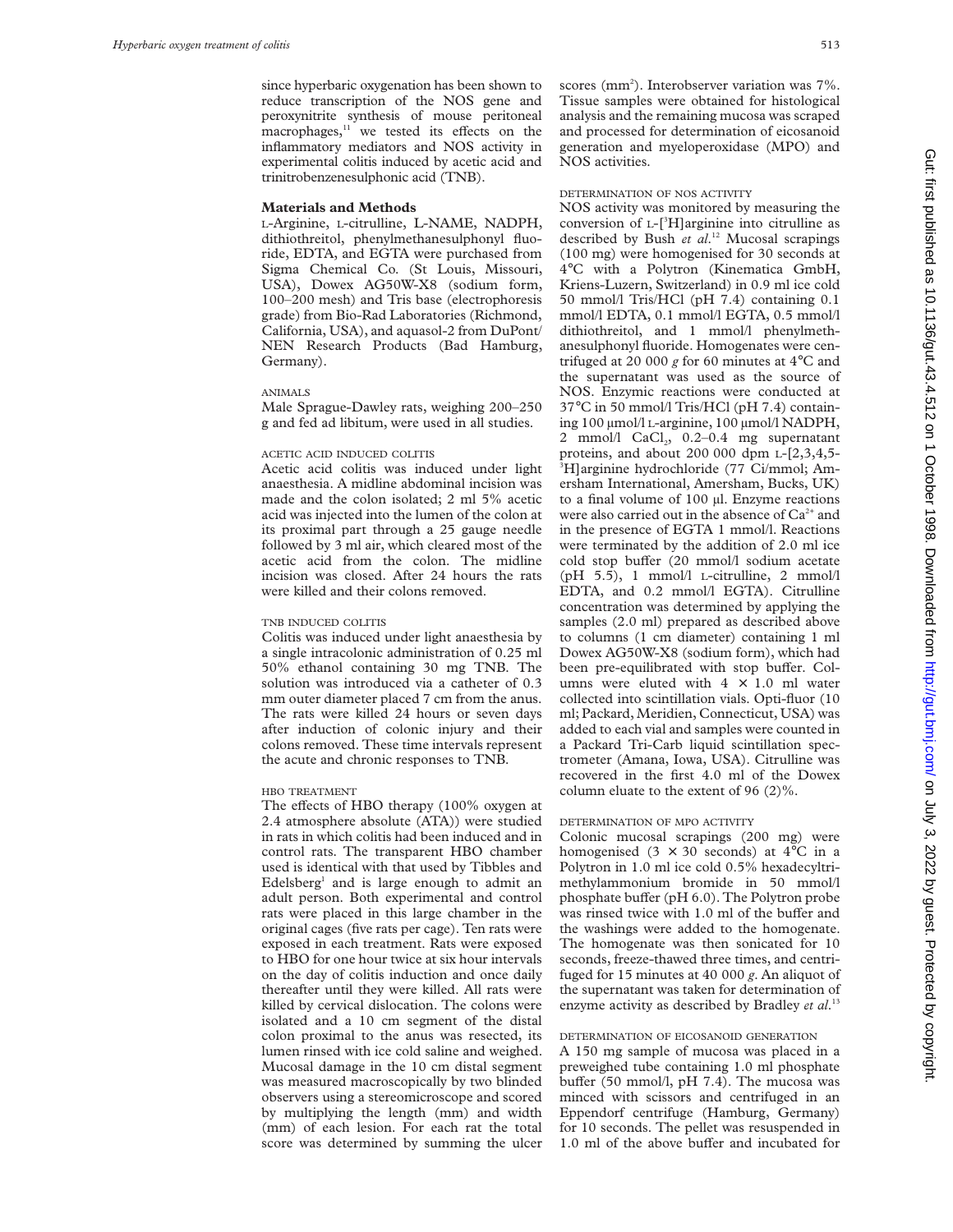Table 1 Effect of acetic acid and trinitrobenzenesulphonic acid (TNB) on rat colon

| <b>Treatment</b>             | Control      | Acetic acid<br>(1 day)   | <b>TNB</b>                |                          |
|------------------------------|--------------|--------------------------|---------------------------|--------------------------|
|                              |              |                          | 1 day                     | 7 days                   |
| No of rats                   | $12 - 22$    | $12 - 16$                | $14 - 21$                 | $12 - 14$                |
| Weight $(g/10 \text{ cm})$   | 0.61(0.01)   | $1.61(0.07)$ *           | $1.80(0.15)$ *            | 3.7 $(0.4)$ <sup>*</sup> |
| $MPO$ (U/g)                  | 0.98(0.09)   | 5.6 $(0.9)$ <sup>*</sup> | $6.9(0.9)$ *              | 4.6 $(0.9)$ *            |
| NOS (nmol/g/min) + $Ca^{2+}$ | 2.93(0.17)   | $7.1(1.1)$ *             | $11.8(2.0)$ *             | 4.8 $(0.3)$ <sup>*</sup> |
| NOS (nmol/g/min) – $Ca^{2+}$ | 2.06(0.10)   | $7.0(1.1)$ *             | $12.0 (2.7)$ *            | 4.7 $(0.3)$ <sup>*</sup> |
| $PGE$ , $(ng/g)$             | 39.00 (1.76) | 48.0 $(2.4)$ *           | 48.0 $(2.5)$ <sup>*</sup> | 48.0 $(2.3)$ *           |
| $LTB4$ (ng/g)                | 1.0(0.1)     | 4.2 $(1.0)$ <sup>*</sup> | $2.5(0.3)$ *              | 1.5(0.1)                 |

Results are expressed as mean (SEM).

Colitis was induced with acetic acid or TNB, as described in Materials and Methods. Rats were killed after one or seven days as indicated. The distal 10 cm long colonic segment was isolated and the mucosa was scraped for determination of eicosanoid generation, and myeloperoxidase (MPO) and nitric oxide synthase (NOS) activities.

Significantly different from control rats,  $\text{*p}<0.05$ .

PGE<sub>2</sub>, prostaglandin E<sub>2</sub>; LTB<sub>4</sub>, leukotriene B<sub>4</sub>.

one minute in a vortex mixer; 10 µg indomethacin was added, and the tubes were centrifuged for 60 seconds. The supernatants were kept at −20°C until radioimmunoassays (RIAs) were performed. The ability of the mucosa to generate leukotriene  $B_4$  (LTB<sub>4</sub>) was expressed as ng/g of wet tissue weight.

#### MEASUREMENT OF LTB4

LTB<sub>4</sub> immunoreactivity was determined using an RIA kit (TRK 940; Amersham). The assay combines the use of a high specific radioactivity  $LTB<sub>4</sub>$  tracer, an antiserum specific for  $LTB<sub>4</sub>$ (cross reactivity 100%), and a leukotriene standard (range 1.6–200 pg/tube). The specific binding of tracer is 42.5% and non-specific binding is  $2.4\%$ . A 50% B/B displacement is obtained with 15 pg/tube  $LTB<sub>4</sub>$  and 90% with 2.2 pg/tube.

### MEASUREMENT OF PGE<sub>2</sub>

PGE, generation was determined by RIA, as previously described.<sup>14</sup>

#### MORPHOLOGICAL STUDIES

Sections of colon were obtained from the same areas of the large intestine from four representative animals in each of the treatment groups during autopsy. They were fixed in phosphate buffered formaldehyde, embedded in paraffin, and routine 5  $\mu$ m sections were prepared. Tissues were routinely stained with haematoxylin and eosin and were evaluated by light microscopy by a pathologist unaware of the experiments being performed.

*Table 2 EVect of hyperbaric oxygen (HBO) on colonic weight, eicosanoid generation, and myeloperoxidase (MPO) and nitric oxide synthase (NOS) activities*

|                              |              | <b>HBO</b>      |                |  |
|------------------------------|--------------|-----------------|----------------|--|
| <b>Treatment</b>             | Control      | $1 \, day$      | 7 days         |  |
| No of rats                   | $12 - 22$    | $8 - 10$        | 6              |  |
| Weight $(g/10 \text{ cm})$   | 0.61(0.01)   | 0.58(0.02)      | 0.60(0.03)     |  |
| $MPO$ (U/g)                  | 0.98(0.09)   | 0.76(0.13)      | 1.60(0.20)     |  |
| NOS (nmol/g/min) + $Ca^{2+}$ | 2.93(0.17)   | 3.30(0.18)      | $1.10(0.07)$ * |  |
| NOS (nmol/g/min) – $Ca^{2+}$ | 2.06(0.10)   | 2.90(0.10)      | $0.32(0.09)$ * |  |
| $PGE$ , $(ng/g)$             | 39.00 (1.76) | $26.00(1.48)$ * | 33.70 (4.30)   |  |
| $LTB4$ (ng/g)                | 1.00(0.10)   | NT              | 1.8(0.25)      |  |

Results are expressed as mean (SEM).

Rats were treated with HBO as described in Materials and Methods. Rats were killed after one or seven days as indicated. The distal 10 cm long colonic segment was isolated and the mucosa was scraped for determination of eicosanoid generation, and MPO and NOS activities.

Significantly different from control, untreated rats,  $\star$ p<0.05.

PGE<sub>2</sub>, prostaglandin E<sub>2</sub>; LTB<sub>4</sub>, leukotriene B<sub>4</sub>; NT, not tested.

#### 514 *Rachmilewitz, Karmeli, Okon, et al*

## STATISTICAL ANALYSIS

Data are expressed as mean (SEM). Statistical analysis for significant differences was performed in all instances by Student's *t* test for unpaired data and the non-parametric Mann-Whitney U test.

## **Results**

EFFECT OF ACETIC ACID AND TNB ON THE RAT COLON

The wet weight of the 10 cm long distal colonic segment, mucosal eicosanoid generation, and MPO and NOS activities in rats treated with acetic acid or TNB but not exposed to HBO were significantly higher than in control untreated rats (table 1).

## EFFECT OF HBO TREATMENT ON THE COLON OF CONTROL RATS

HBO treatment did not affect body weight. The body weight of control rats not exposed to HBO was 200 (5) g (n = 12), 207 (3) g (n = 10), and 249 (12)  $g(n = 6)$  on day 0 and after one and seven days. In rats exposed to HBO the body weights were 202 (5) g ( $n = 10$ ), 210 (4) g (n = 10), and 253.0 (4.5) g (n = 8) respectively. In control rats exposed to HBO for one or seven days, the wet weight of the 10 cm colonic segment and MPO activity were similar to those in untreated rats. After seven days of HBO treatment, colonic NOS activity was significantly decreased. Colonic  $PGE_2$ generation was significantly decreased after the first day of HBO treatment, whereas at seven days, both  $PGE_2$  and  $LTB_4$  generation were similar to that in control untreated rats (table 2).

Histological examination of sections of the large intestine of six normal rats treated for 24 hours with HBO showed normal colonic mucosa in all of them. After seven days of HBO treatment the mucosa was normal in three of the six rats examined, but in the other three there were small superficial ulcerations with no reactive infiltrate.

#### EFFECT OF HBO ON ACETIC ACID INDUCED COLITIS

At 24 hours after administration of acetic acid the colon was haemorrhagic and inflamed. Exposure to HBO significantly reduced by half the extent of the acetic acid induced lesion area. In HBO treated rats the wet weight was also significantly decreased compared with the wet weight of the colonic segment in rats treated with acetic acid only (fig 1).

Mucosal MPO activity in control and acetic acid treated rats was  $1.26$  (0.14) ( $n = 12$ ) and 5.60 (0.85) ( $n = 12$ ) units/g respectively. In rats treated with acetic acid and HBO, MPO activity was significantly reduced to 3.2 (0.3) units/g, almost half of its activity in rats treated with acetic acid only. In acetic acid treated rats, both  $PGE_2$  and  $LTB_4$  generation was increased compared with that in normal untreated rats (tables 1 and 2). Exposure of acetic acid treated rats to HBO resulted in an almost 50% decrease in PGE, and  $LTB<sub>4</sub>$  generation (table 3). In acetic acid treated rats, colonic mucosal NOS activity—7.10  $(1.05)$   $(n = 12)$  nmol/g/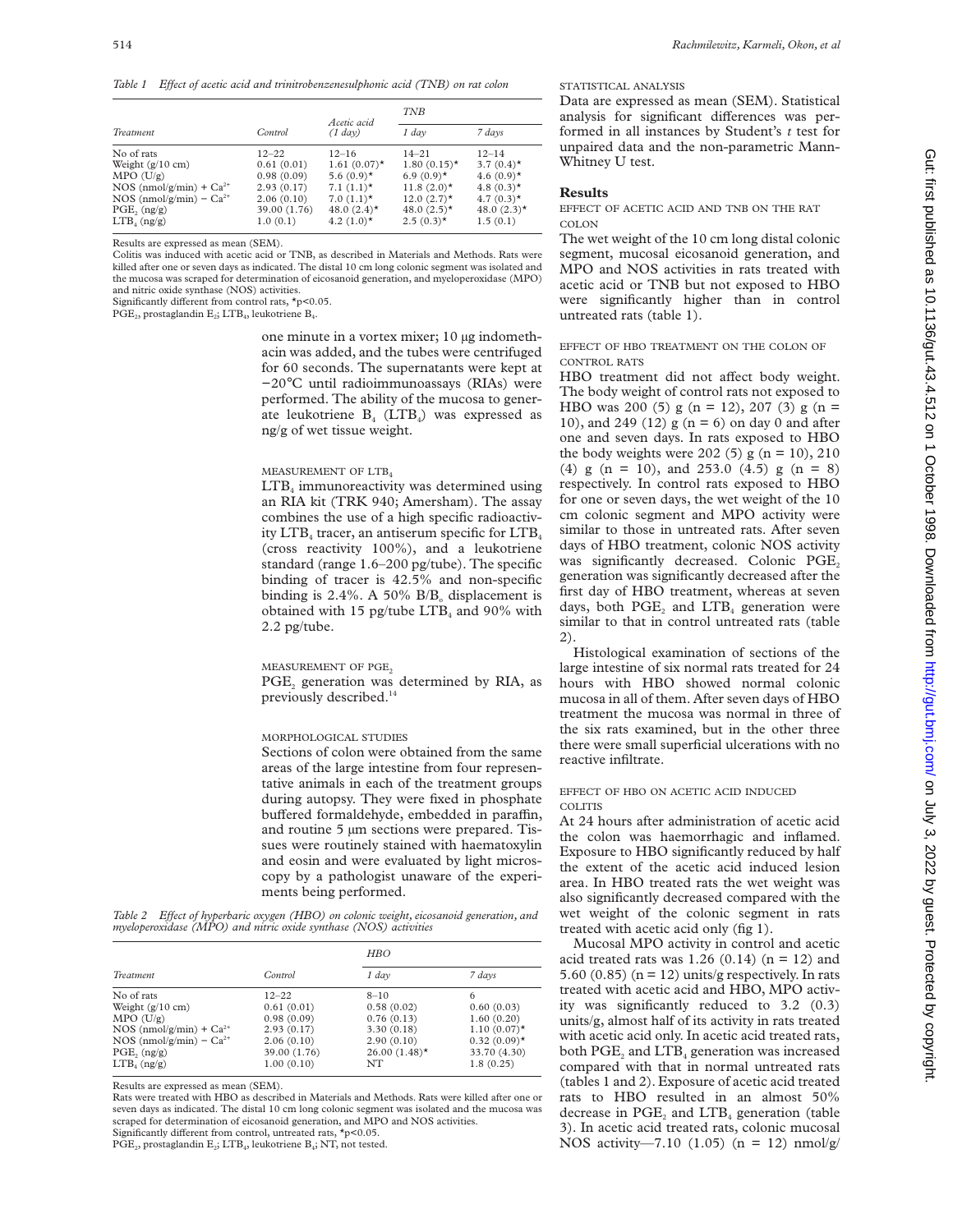

Figure 1 Effect of hyperbaric oxygen (HBO) on colonic *lesion area and weight in acetic acid treated rats. Colitis was induced by injection of 2.0 ml 5% acetic acid into the proximal colon. One group of rats was exposed twice for one hour to HBO (100% oxygen at 2.4 ATA). Rats were killed after 24 hours. The colon was isolated and weighed and the lesion area measured. Results are mean (SEM) for 8–16 rats in each group. \*Significantly diVerent from acetic acid only (p<0.05).*

min, which is more than twofold higher than in control rats—was significantly reduced in acetic acid treated rats exposed to HBO (table 3).

Histological examination showed that in all rats treated with acetic acid there were widespread mucosal ulcerations with significant oedema of the submucosa, accompanied by inflammatory cell infiltrate involving all layers of the bowel wall. In two of seven rats treated with acetic acid and HBO there were only minute superficial ulcerations involving not more than one third of the mucosal width and accompanied by minimal inflammatory cell infiltrate (fig 2A). In the other five rats treated with acetic acid and HBO the histological findings were similar to those in rats treated with acetic acid only. In these rats there were wide mucosal ulcerations involving the whole mucosal width with significant inflammatory cell infiltrate (fig 2B).

# EFFECT OF HBO ON TNB INDUCED COLITIS

Intracolonic administration of TNB/ethanol resulted in extensive haemorrhagic and ulcerative damage to the colon. By 24 hours the lesion area was  $1004$  (81) mm<sup>2</sup>/rat (n = 14). Seven days after damage induction, the lesion area was  $1053$  (182) mm<sup>2</sup>. Exposure to HBO induced a significant decrease of 55% in the lesion area observed 24 hours after damage

Table 3 Effect of hyperbaric oxygen (HBO) on colonic *mucosal eicosanoid generation, and myeloperoxidase (MPO) and nitric oxide synthase (NOS) activities in acetic acid treated rats*

| <i>Treatment</i>             | Acetic acid | Acetic acid<br>$+ HBO$   |
|------------------------------|-------------|--------------------------|
| No of rats                   | $12 - 16$   | $8 - 10$                 |
| $MPO$ $(U/g)$                | 5.6(0.9)    | $3.2(0.3)$ *             |
| NOS (nmol/g/min) + $Ca^{2+}$ | 7.1(1.1)    | 4.0 $(0.4)$ <sup>*</sup> |
| NOS (nmol/g/min) – $Ca^{2+}$ | 7.0(1.1)    | $3.3(0.3)$ *             |
| $PGE$ , $(ng/g)$             | 48.0(2.4)   | $26.8(3.1)$ *            |
| $LTB4$ (ng/g)                | 4.2(1.0)    | 2.2 $(0.4)$ <sup>*</sup> |

Results are expressed as mean (SEM).

Colitis was induced with acetic acid and followed with HBO treatment as described in Materials and Methods. Rats were killed after 24 hours. The distal 10 cm long colonic segment was isolated and the mucosa was scraped for determination of eicosanoid generation, and MPO and NOS activities. Significantly different from acetic acid only,  $\star$ p<0.05.

PGE<sub>2</sub>, prostaglandin E<sub>2</sub>; LTB<sub>4</sub>, leukotriene B<sub>4</sub>.



*Figure 2 Histological section of the colon isolated from rats treated with acetic acid and hyperbaric oxygen. (A) Small mucosal ulcerations can be seen with an acute mild inflammatory cell infiltrate involving the upper third to one half of the mucosal thickness. Haematoxylin and eosin staining; original magnification* × *187. (B) Wide mucosal ulceration can be seen with an extensive inflammatory cell infiltrate involving all layers of the intestinal wall. Haematoxylin and eosin staining; original magnification* × *71.*

induction. Seven days after induction of damage the decrease in the extent of the damage averaged 63% in HBO treated rats. The amelioration of the severity of the inflammatory response in HBO treated rats was also reflected by the difference in the wet weight of the 10 cm long distal colonic segment (fig 3).

MPO activity in rats treated with TNB and HBO was significantly lower than in rats treated with TNB only. One and seven days after TNB treatment, colonic NOS activity was significantly increased compared with that in control rats. In those treated with TNB and HBO, colonic NOS activity was significantly lower than in TNB treated rats one and seven days after treatment (table 4). PGE, generation was significantly reduced in rats treated with TNB and HBO, whereas mucosal LTB<sub>4</sub> generation was not significantly affected by HBO treatment (table 4).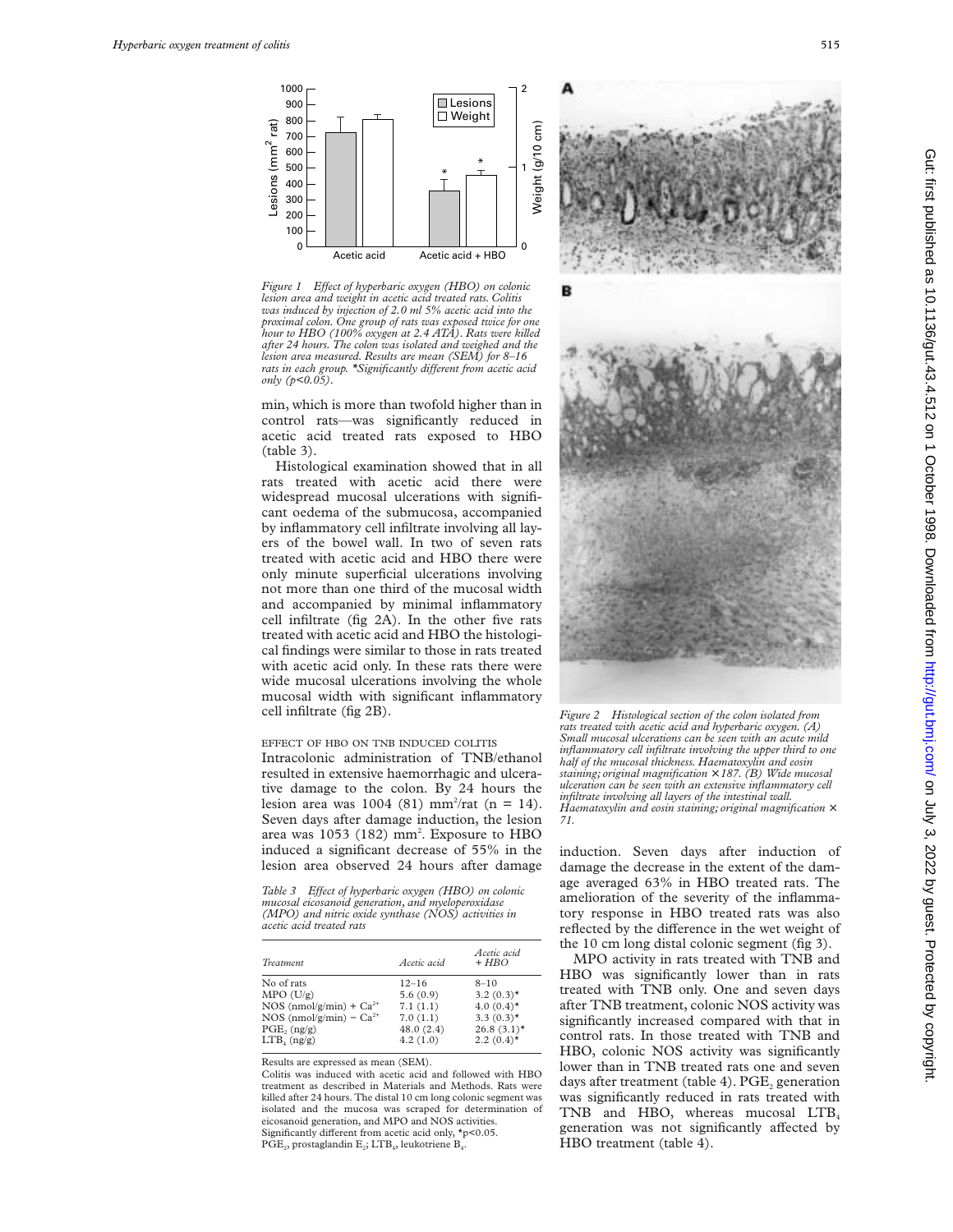

Figure 3 Effect of hyperbaric oxygen (HBO) on colonic *lesion area (A) and weight (B) in rats treated with trinitrobenzenesulphonic acid (TNB). Colitis was induced by intracolonic administration of TNB. Rats were treated for one hour with HBO (100% oxygen at 2.4 ATA) twice daily in the first 24 hours and once daily thereafter. They were killed after one or seven days. The distal 10 cm of the colon was isolated and weighed and the lesion area measured. Results are mean (SEM) for 8–12 rats in each group.* \*Significantly different from TNB alone (p<0.05).

Histological examination of mucosa taken 24 hours after treatment with TNB showed widespread haemorrhagic ulcerations of the whole mucosal width with significant inflammatory cell infiltrate and submucosal oedema. In three of eight rats treated with TNB and HBO, after 24 hours there were only a few superficial mucosal ulcerations involving one third of the mucosa with slight oedema, whereas the rest of the segment was normal (fig 4A). In the other five rats treated with TNB and HBO, after 24 hours there were widespread ulcerations with inflammatory cell infiltrate and submucosal oedema (fig 4B). Seven days after treatment with TNB and HBO, in eight of ten rats, the histological findings were similar to those in rats treated with TNB only. There was widespread ulceration with granulation of tissue and inflammatory cell infiltrate.

Table 4 Effect of hyperbaric oxygen (HBO) on colonic mucosal eicosanoid generation, *and myeloperoxidase (MPO) and nitric oxide synthase (NOS) activities in trinitrobenzenesulphonic acid (TNB) treated rats*

| <b>Treatment</b>                                                                                                               | <b>TNB</b>                                                               |                                                                        | $TNR + HRO$                                                                             |                                                                                 |
|--------------------------------------------------------------------------------------------------------------------------------|--------------------------------------------------------------------------|------------------------------------------------------------------------|-----------------------------------------------------------------------------------------|---------------------------------------------------------------------------------|
|                                                                                                                                | $1 \, day$                                                               | 7 days                                                                 | $1 \, day$                                                                              | 7 days                                                                          |
| No of rats<br>$MPO$ (U/g)<br>NOS (nmol/g/min) + $Ca^{2+}$<br>NOS (nmol/g/min) – $Ca^{2+}$<br>$PGE$ , $(ng/g)$<br>$LTB4$ (ng/g) | $14 - 21$<br>6.9(0.9)<br>11.8(2.0)<br>12.0(2.7)<br>48.0(2.5)<br>2.5(0.3) | $12 - 14$<br>4.6(0.9)<br>4.8(0.3)<br>4.7(0.3)<br>48.0(2.3)<br>1.5(0.1) | 8<br>4.0(0.7)<br>4.2 $(0.1)$ <sup>*</sup><br>3.1 $(0.3)$ *<br>$21.8(2.7)$ *<br>1.8(0.3) | 10<br>$1.4(0.2)$ *<br>$2.7(0.3)$ *<br>$2.4(0.2)$ *<br>$28.9(2.4)$ *<br>1.4(0.2) |

Results are expressed as mean (SEM).

Colitis was induced with TNB and rats were exposed to HBO as described in Materials and Methods. Rats were killed after one or seven days of treatment as indicated. The distal 10 cm long colonic segment was isolated and the mucosa was scraped for determination of eicosanoid generation, and MPO and NOS activities.

Significantly different from TNB only,  $\star$ p<0.05.

PGE<sub>2</sub>, prostaglandin E<sub>2</sub>; LTB<sub>4</sub>, leukotriene B<sub>4</sub>.





*Figure 4 Histological section of the colon isolated 24 hours after intracolonic treatment with trinitrobenzenesulphonic acid and exposure to hyperbaric oxygen. (A) A small superficial ulcer can be seen involving only the mucosa and accompanied by a very mild acute inflammatory cell infiltrate. Haematoxylin and eosin staining; original magnification* × *71. (B) Wide and extensive mucosal ulcers are evident. Haematoxylin and eosin staining; original magnification* × *71.*

In only two rats treated with TNB and HBO was the mucosa normal after seven days.

## **Discussion**

In the present study the possible application of HBO as a novel therapeutic approach for amelioration of the inflammatory response in patients with IBD was found to be very effective in decreasing tissue damage in two models of experimental colitis. In addition, decreased PGE<sub>2</sub> generation and NOS activity were found to be induced by hyperbaric oxygenation, suggesting that they may be involved in the therapeutic effects in experimental colitis and patients with IBD.

HBO has been described as a therapy in search of diseases.<sup>15</sup> Although many of its clinical uses are controversial, its application has been evaluated in the search for treatments for pathological conditions, especially those of unknown aetiology. The clinical use of HBO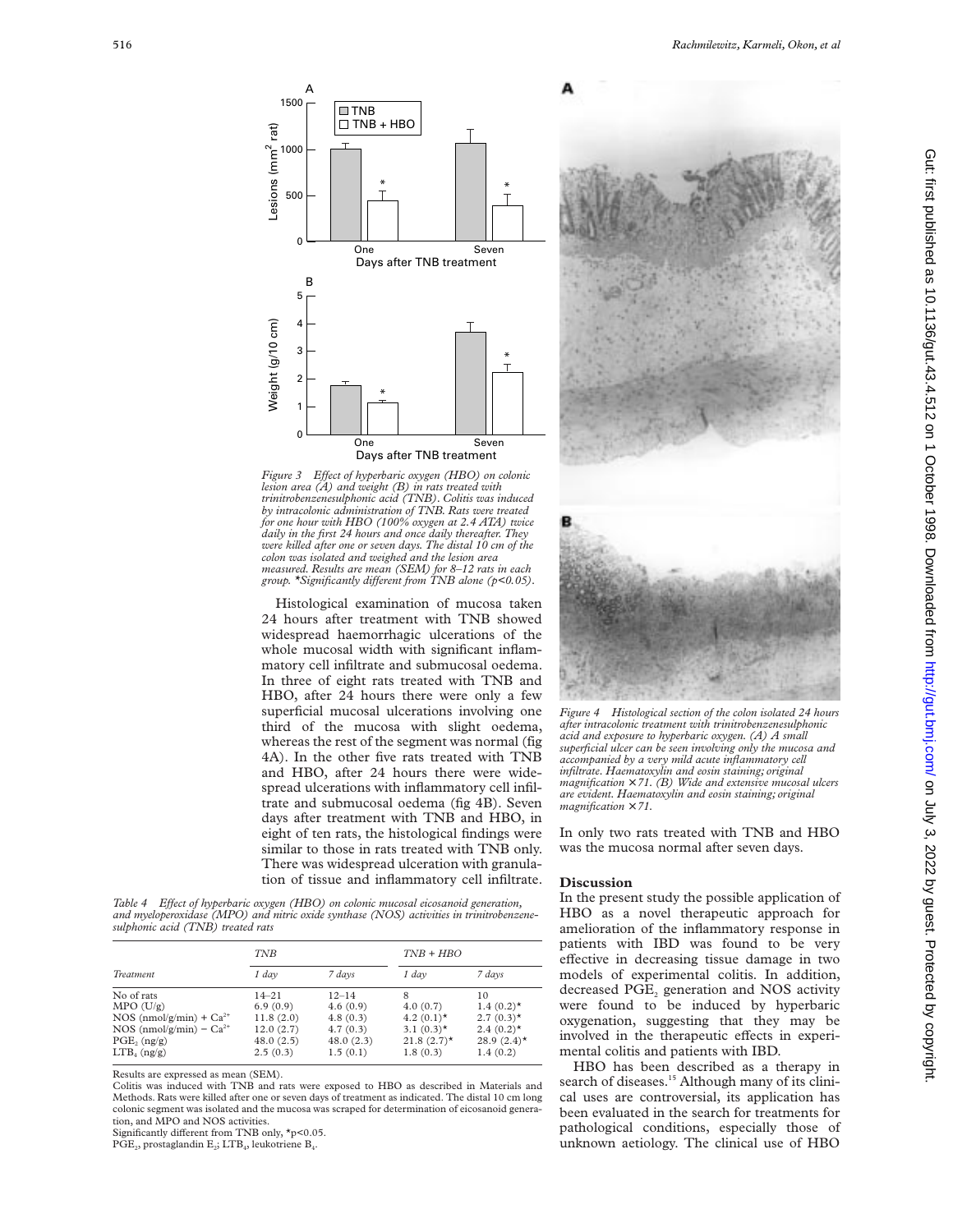therapy has been reviewed recently.<sup>1</sup> HBO, which is 100% oxygen at two to three times the atmospheric pressure at sea level, may result in increased Pao<sub>2</sub> in excess of 2000 mm Hg and tissue  $Po_2$  of almost 400 mm Hg. Such excessive  $Po_2$  may have a number of beneficial biochemical, cellular, and physiological effects, among which are alleviation of tissue hypoxia and restoration of tissue defence against bacterial infection. HBO is bactericidal for certain anaerobic pathogens and suppresses clostridial production of  $\alpha$ -toxin. It promotes wound healing and mitigates post-ischaemicreperfusion injury, probably by suppressing neutrophil adherence and production of free radicals.

HBO treatment is the definitive treatment (often life-saving) for decompression sickness after underwater diving accidents, arterial gas embolism, or carbon monoxide poisoning. HBO has also been used with varying degrees of success to promote healing of tissues damaged by radiation, infection, and mechanical or thermal trauma. In addition, HBO is a useful adjunct in the management of problem wounds complicating diabetes mellitus and vascular diseases. When used with pressures of 3 atm or less in sessions of 120 minutes or less, HBO treatment is safe. If these limits are exceeded, it may cause generalised seizures and temporary impairment of inner ear function.

In view of the various positive therapeutic effects of HBO, it was also used for patients suffering from severe perianal Crohn's disease. $45$  In the present study we tried to substantiate the positive anti-inflammatory effects of HBO in models of experimental colitis and to elucidate its effects on the inflammatory mediators involved in the pathogenesis of experimental colitis.

Models of experimental colitis differ fundamentally from human IBD. However, irrespective of their cause, in the experimental model the inflammatory response resembles, in many aspects, the sequence of events in IBD. HBO was found in the present study to significantly decrease the extent of tissue damage in both acetic acid- and TNB-induced colitis. A significant effect was already observed 24 hours after induction of the injury and, in the TNB model, also after seven days. The decrease in tissue damage was apparent macroscopically by measuring the lesion area and also the colonic wet weight. Wet weight has been found to be a very accurate, sensitive, and reliable marker of tissue damage in models of experimental colitis.<sup>16</sup> The decrease in the extent of tissue injury was less pronounced histologically. In both the TNB and acetic acid models, at 24 hours, an effect of HBO on the extent of tissue injury was apparent on histological examination only in one quarter to one third of the treated animals. At seven days, in the TNB model, a beneficial effect of HBO was observed histologically in only 20% of the animals. A lack of correlation between the macroscopical and histological effects of pharmacological manipulation of colonic inflammation in models of experimental colitis has been reported previously. In rat models of coli-

tis induced by iodoacetamide, $17$  acetic acid or TNB,<sup>9</sup> the morphological effects of L-NAME and nitroxide were also less remarkable than their effects on the macroscopic appearance of the mucosa. It therefore seems that, in models of colonic inflammation, irrespective of the therapeutic modality, HBO included, the beneficial histological effect is less pronounced and lags after the macroscopic effects. As in the present study, most time courses in models of experimental colitis have apparently been too short to allow a significant histological effect.

A possible mechanism to explain the effect of HBO on the extent of tissue injury in these models of experimental colitis is an effect on the inflammatory mediators involved in the pathogenesis of tissue inflammation. The effects of HBO treatment on mucosal eicosanoid generation and MPO and NOS activities were therefore evaluated. MPO activity generated by granulocytes is stimulated both in acetic acid and TNB colitis.<sup>9</sup> In the present study MPO activity was found to be significantly decreased in the acetic acid model and in TNB induced colitis after seven days of exposure to HBO. The decrease in the extent of inflammation is accompanied, as in the other pharmacological manipulations, by a decrease in MPO activity.

Amelioration of tissue injury in both models was also accompanied by a significant decrease in mucosal NOS activity. Most of the colonic NOS activity in all treatment groups at the various time intervals was independent of calcium and thus represents the inducible form. In both models of colitis, NO generation by stimulated NOS activity has been shown previously to be enhanced.7 The enhanced NO generation may make an important contribution to the pathogenesis of the damage, as indicated by the impressive amelioration of tissue damage induced by specific inhibition of NOS activity in this $9$  and other<sup>17</sup> models of experimental colitis.

The decrease in mucosal NOS activity may be secondary to the decrease in the number of inflammatory cells and/or the decrease in their activity after HBO treatment. Alternatively, the decrease in mucosal NOS activity may be a primary event whereby HBO exerts its beneficial effects. This possibility is supported by the observation in the present study that seven days exposure of control untreated rats to HBO also resulted in significant suppression of this enzyme activity, whereas MPO activity was not affected. No effect of one day of HBO treatment of control rats on NOS activity was observed, probably because NOS activity is not induced in control rats and a short HBO treatment is not powerful enough.

It has been shown previously that, in models of experimental colitis, mucosal PGE, and LTB<sub>4</sub> generation are enhanced, and it has been suggested that they may contribute to the pathogenesis of tissue damage. Amelioration of the extent of tissue injury by HBO treatment is accompanied by significant decreases in PGE<sub>2</sub> generation in both models and, in the acetic acid model, also by a significant decrease in mucosal LTB<sub>4</sub> generation. The involvement